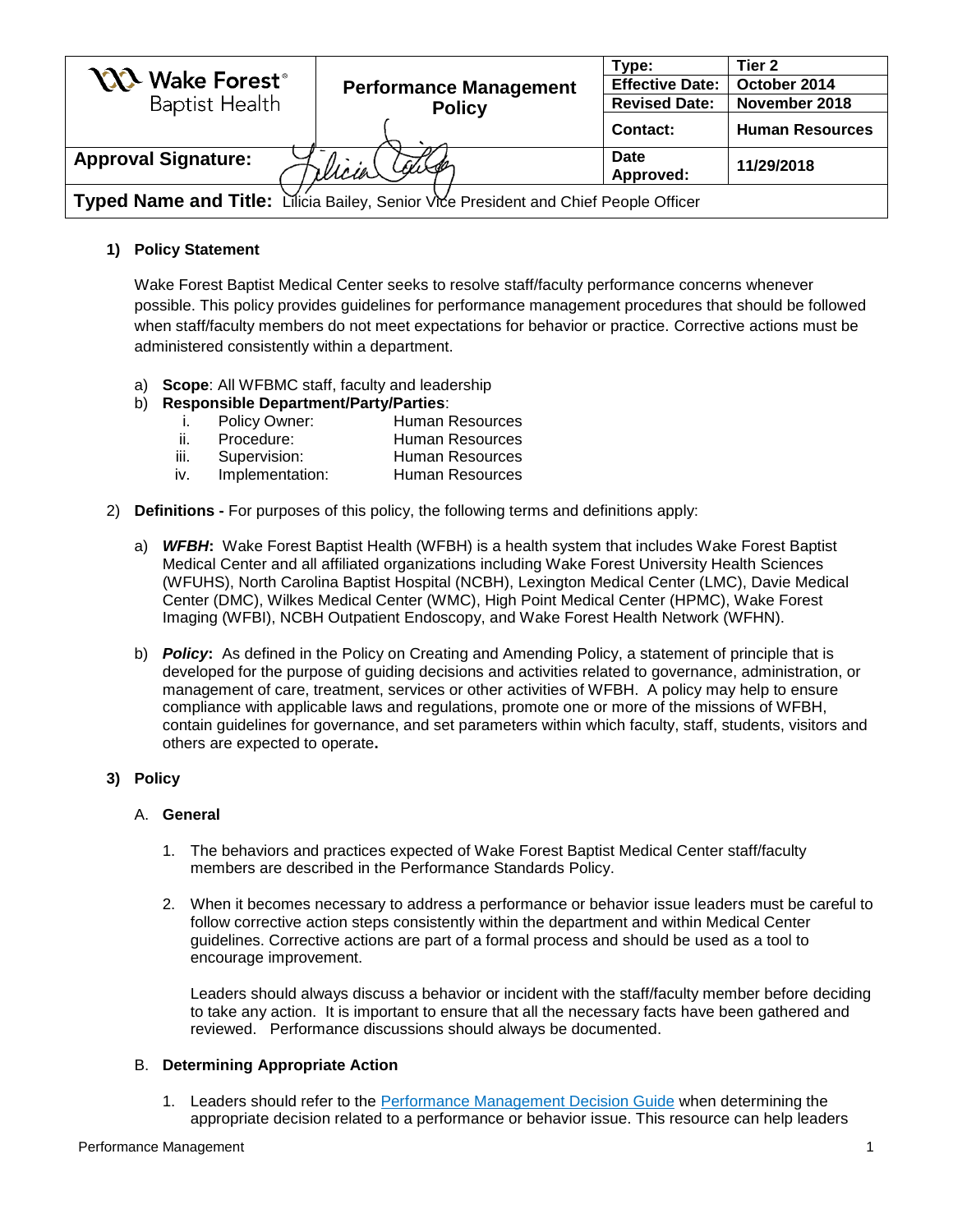determine how human factors or systems issues may have contributed to an incident. Employee Relations Consultants are available for consultation about the use of the Decision Guide or any decision related to corrective action.

- 2. After referencing the Decision Guide, a leader may determine that corrective action is appropriate. The four-step Corrective Action Plan outlined below is provided as a general guideline for taking action and may be modified when appropriate to fit individual circumstances.
- 3. Leaders may begin with any step in the process, depending on the seriousness of an incident. For instance, intentionally ignoring safety procedures is more serious than wearing inappropriate clothing to work, and may call for a more advanced step in the process.
- 4. For staff/faculty members who are bound by a contract, the Associate Vice President of Client Partnerships or the Vice President of Human Resources will consult with the appropriate members of the Senior Leadership Team to determine appropriate action.
- 5. For management-level positions, leaders will consult with the Employee Relations Consultant to determine appropriate action.

## C. **Corrective Action Process**

- 1. Recommended corrective action steps are as follows:
	- a. **Verbal Advisory** is the first step to formally address an unacceptable behavior or performance issue with the staff/faculty member. (At the leader's discretion an informal coaching may be done prior to starting the formal Corrective Action process with a Verbal Advisory. All coaching completed should be documented in the staff/faculty member's departmental file).
	- b. **Written Advisory** is the next step in the process, if unacceptable behavior or performance issues continue.
	- c. **Final Written Advisory** is the next step in the process, if unacceptable behavior or performance issues continue. The staff/faculty member should be advised that another incident occurring after the Final Written Advisory is issued, could result in end of employment. The leader must consult with Employee Relations before issuing a Final Written Advisory.
	- d. **Discharge - i**f prior corrective actions do not resolve the performance or behavior issue it may result in the end of employment. **The leader must consult with Employee Relations before discharging a staff/faculty member.**
	- e. **Some [behaviors](http://intranet.wakehealth.edu/Departments/Human-Resources/Policies/Performance-Standards-Policy/Discharge-for-First-Incident.htm) or policy violations of a very serious nature may result in immediate discharge following the first incident. Employee Relations must be consulted when considering immediate end of employment.**
- 2. The organization takes the discharge of a staff/faculty member very seriously, and leadership must approach the decision with caution. The leader must consult with Employee Relations before a staff/faculty member is discharged. Documentation must include the reason for the discharge, the effective date of the discharge, and the staff/faculty member's right to file an appeal, if applicable.

## D. **Performance Improvement Plan**

**Performance Management** 2 An alternative to corrective action is the Performance Improvement Plan (PIP). The PIP is typically used when a staff/faculty member's overall work performance needs to be corrected. The PIP identifies a time period during which a staff/faculty member's work performance is to improve and be sustained.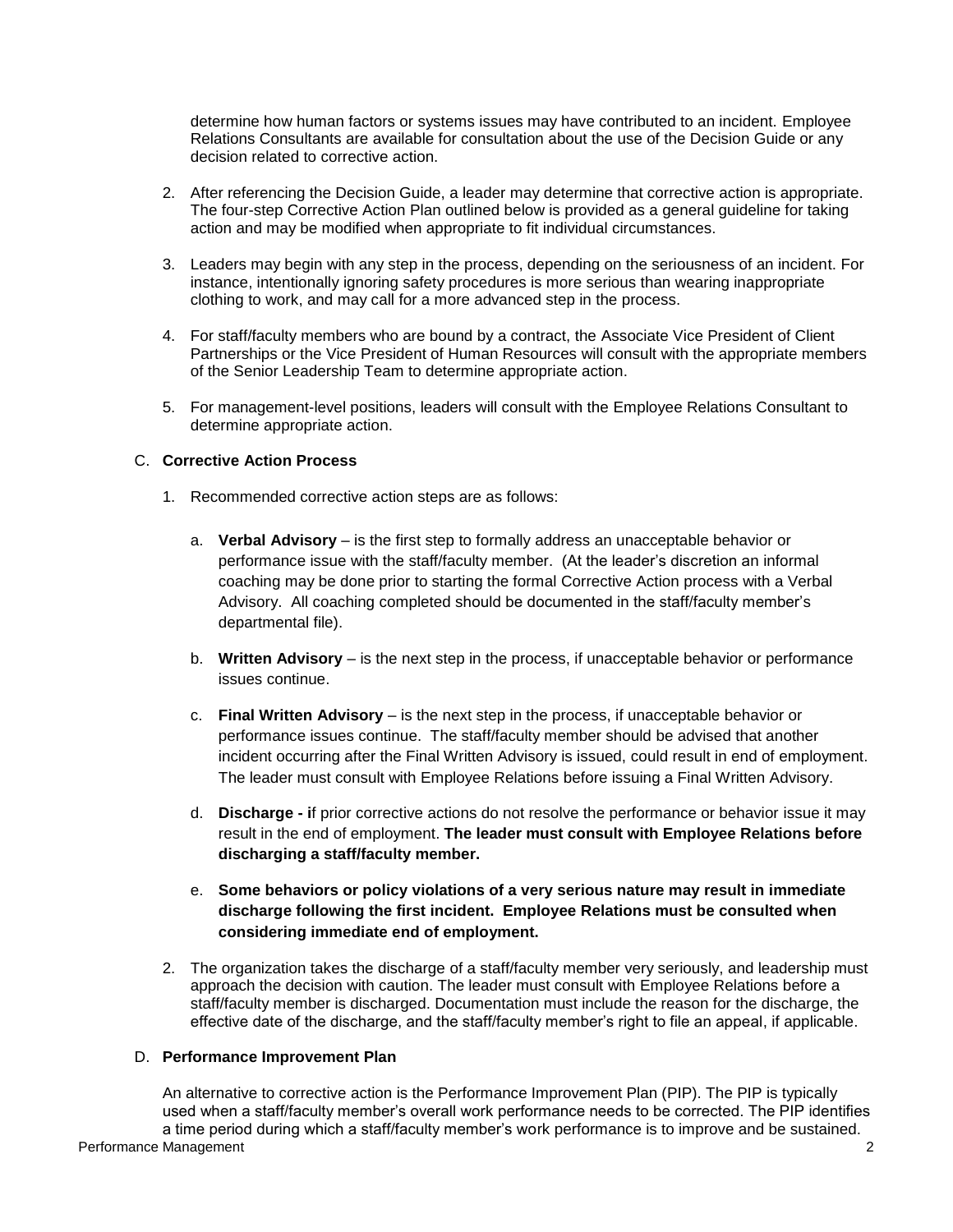During this period, the leader should meet regularly with the staff/faculty member and provide constructive feedback. An effective PIP should include the following:

- 1. Identify the performance to be improved or the behavior to be corrected
- 2. Provide clear expectations and/or metrics about the work to be performed and assign a corresponding time frame
- 3. Identify the resources available to help the staff/faculty member make the required improvements
- 4. Establish a plan for reviewing the staff/faculty member's progress and providing feedback to the staff/faculty member for the duration of the identified time period
- 5. Specify possible consequences if performance standards identified in the PIP are not met

### E. **Administrative Leave**

- 1. Investigations may be required for certain behaviors, to establish facts and ensure fair and consistent decision-making. If events related to a reported incident are not clear, a staff or faculty member may be placed on administrative leave until an investigation can be conducted. In such cases, administrative leave is only for investigative purposes and is not considered a step in the performance management process. Administrative leave is with pay.
- 2. Leaders should inform the staff/faculty member of the following:
	- a. They should not be in the workplace during administrative leave
	- b. They should be available during regularly scheduled hours of work to participate in the investigation as needed
	- c. They should not conduct any business on behalf of the Medical Center during administrative leave
	- d. They should maintain the confidentiality of the investigation
- 3. Leaders must consult with Employee Relations before placing a staff/faculty member on Administrative Leave. If an incident requiring immediate response occurs outside Human Resources office hours, the leader may make the decision independently but must consult with Employee Relations as soon as possible.

### F. **Documentation**

All performance management actions must be documented through completion of the [Corrective Action](http://intranet.wakehealth.edu/Departments/Human-Resources/Forms/Corrective-Action--100914.htm)  [Form](http://intranet.wakehealth.edu/Departments/Human-Resources/Forms/Corrective-Action--100914.htm) or a [Performance Improvement Plan \(PIP\).](http://intranet.wakehealth.edu/Departments/Human-Resources/Forms/PIP-Template-100914.htm) Performance documents must be reviewed with the staff/faculty member and signed by both the leader and staff/faculty member. The staff/faculty member's signature does not indicate agreement with the action, but only that the document(s) has been presented and reviewed with the staff/faculty member. If the staff/faculty member refuses to sign, the refusal must be noted in place of the staff/faculty member's signature.

A copy of the performance documents should be given to the staff/faculty member and another copy must be sent to Employee Relations, the original documentation must be saved in the staff/faculty member's department file.

#### G. **Corrective Action Records**

Corrective action reports remain in the staff/faculty member's Human Resources employment record